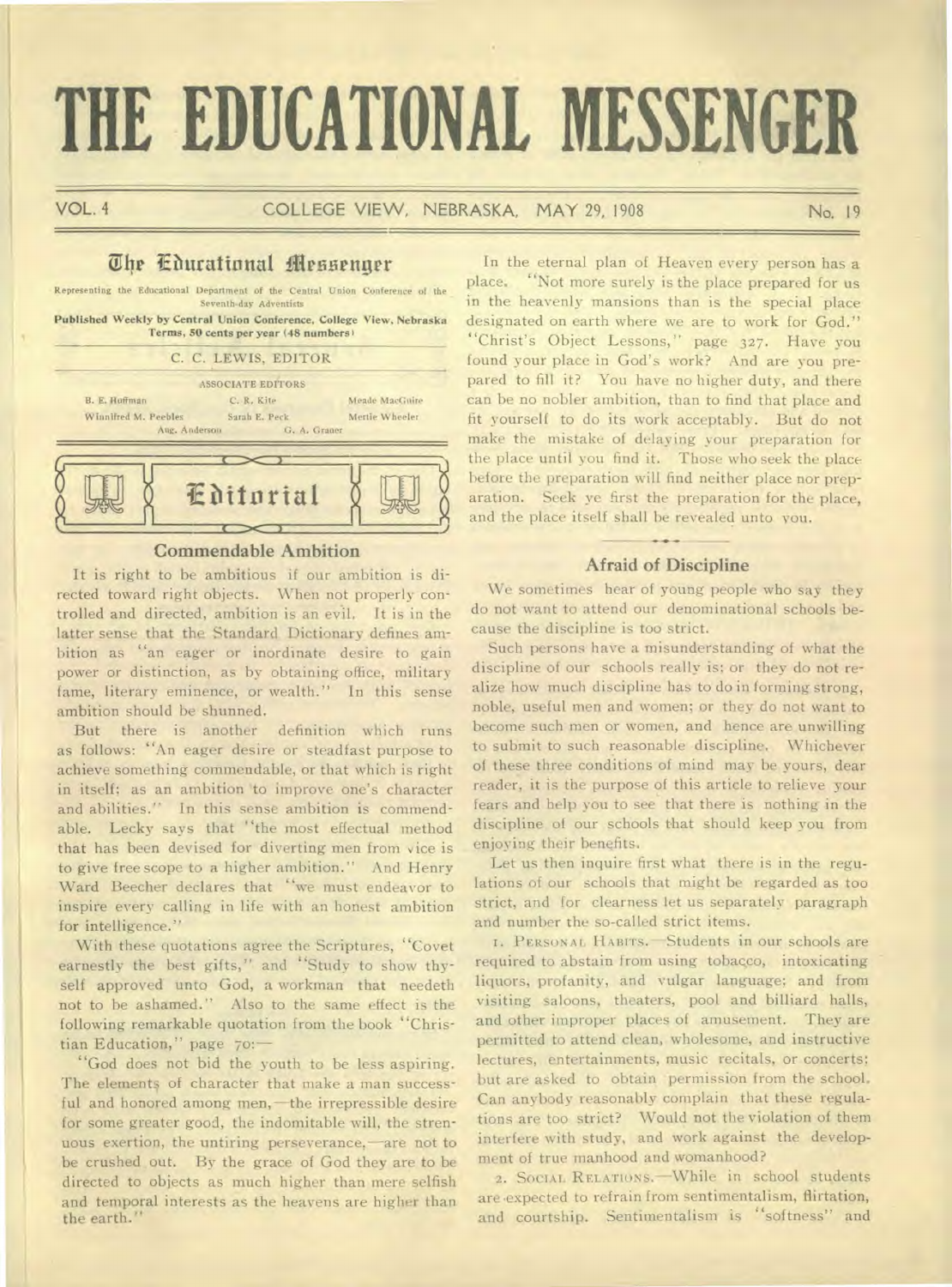indicates the manifold duties of a New England school master of 1661: (1) To act as court messenger;  $(2)$  to serve summons;  $(3)$  to conduct certain ceremonial services for the church;  $(4)$  to lead the Sunday choir; (5) to ring the bell for church worship; (6) to dig the graves; (7) to take charge of the school; (8) to perform other occasional duties."

"Schools did not spring up all at once and throughout the states; nor were all of equal efficiency; the school course was not yet fixed; resources were limited; teachers were poorly prepared; there were no elementary texts and no school organization. With every support of the law, there were many hindrances."

#### Causes of *Success*

Success came to the educational work when three things had taken place; (r) when the conviction was made general that each child should receive a fair share of education; (2) the later but equally fundamental idea that the property of the state should be responsible for that education; (3) that of school unity and system as secured in supervision; and we might add a fourth, when the teachers receive a preparation for their work. The progress in these lines has been a slow one.

A closely organized connection of the strong schools with the weaker ones may advance the one while offering no hindrance to the other. "The cooperation of all gives efficiency to each." "Some would be content with the thorough education of a few of the most promising of our youth; but they all need an education that they may be fitted for usefulness in this life, qualified for places of responsibility in both private and public life. There is great necessity for making plans that there may be a large number of competent workers, and many should fit themselves as teachers, that others might be trained and disciplined for the great work of the future. The church should take in the situation, and by their influence and means seek to bring about this much desired end." Test. Vol. 6, pp. 206 and 207.

#### *(To be continued.)*   $-0.000$

#### **Canvassers Wanted For Georgia**

Brother A. L. Manous, 602 Capitol Ave., Atlanta, Ga., writes the following letter to the editor of the MESSENGER, and we hope that the Spirit of the Lord may impress somebody to respond to this call from the south land:—

"We are glad to know of your interest in this part of the Lord's vineyard. We trust that ere this you may have found some good canvasser who has a burden to come down to Georgia and help us. We have one good brother here from your state and he likes the work very much. He took twenty-five orders last week for 'Great Controversy,' valued at \$72.50. I wish we had one hundred such canvassers. He is about the only regular canvasser we have now, though we have a few others who do some work, We have good summer territory and hope you may be able to send us a few good workers soon. They need not hesitate to come to north Georgia in the middle of the summer. We wish especially those who are through school and can stay with us. If such have a burden for the south and are willing to learn the ways of us southern folks, they can do much good here in the canvassing field. Our needs are great, so if you can help us any we shall appreciate it very much."

#### **To the Students of Union College**

When discussing the loss of the College power house, laundry and shops, the College Board listened with interest to the report of the services rendered by the students during the fire, and voted unanimously to extend the thanks of the Board to the students who worked so nobly at the time of the fire to save the property of the College. This vote was not taken as a mere form, but as an expression of our appreciation of your services. We trust that Union College may ever foster in its students not only that ambition and zeal which you manifested in saving the College property, but that will send you forth when your school days are done to save souls from the fires of the last days. It is quite impossible for the school to recompense you for this service, but we commend you to Him who at His coming shall reward every one "according as his works shall be." In behalf of the Board,

B. E. HUFFMAN Sec'y.

#### **Resolutions on Education**

The following resolutions pertaining to the educa tional work were adopted at the recent General Conference Council at Takoma Park, Washington, D. C.:—

"WHEREAS, We have a great army of young men and women in our schools who should he brought into immediate service in this cause; and,—

"WHEREAS, The conference officers have such an acquaintance with the needs of the field, and with the young people themselves, as will enable them properly to place the young people in most suitable work; therefore,—

"RESOLVED, That we urge the union and local conference officers to visit their respective schools at least once each year, and in connection with the faculty, seek to place each student in that situation to which he is best adapted; and to the end of making this plan most effective, we recommend that the Department of Education of the General Conference should particularly concern itself with this matter; also that the General Conference officers co-operate with our leading schools in arranging for strong help in this direction."

"WHEREAS, There is great need of co-operation between our intermediate and advanced schools and a better understanding of methods and means of conducting these schools; and,—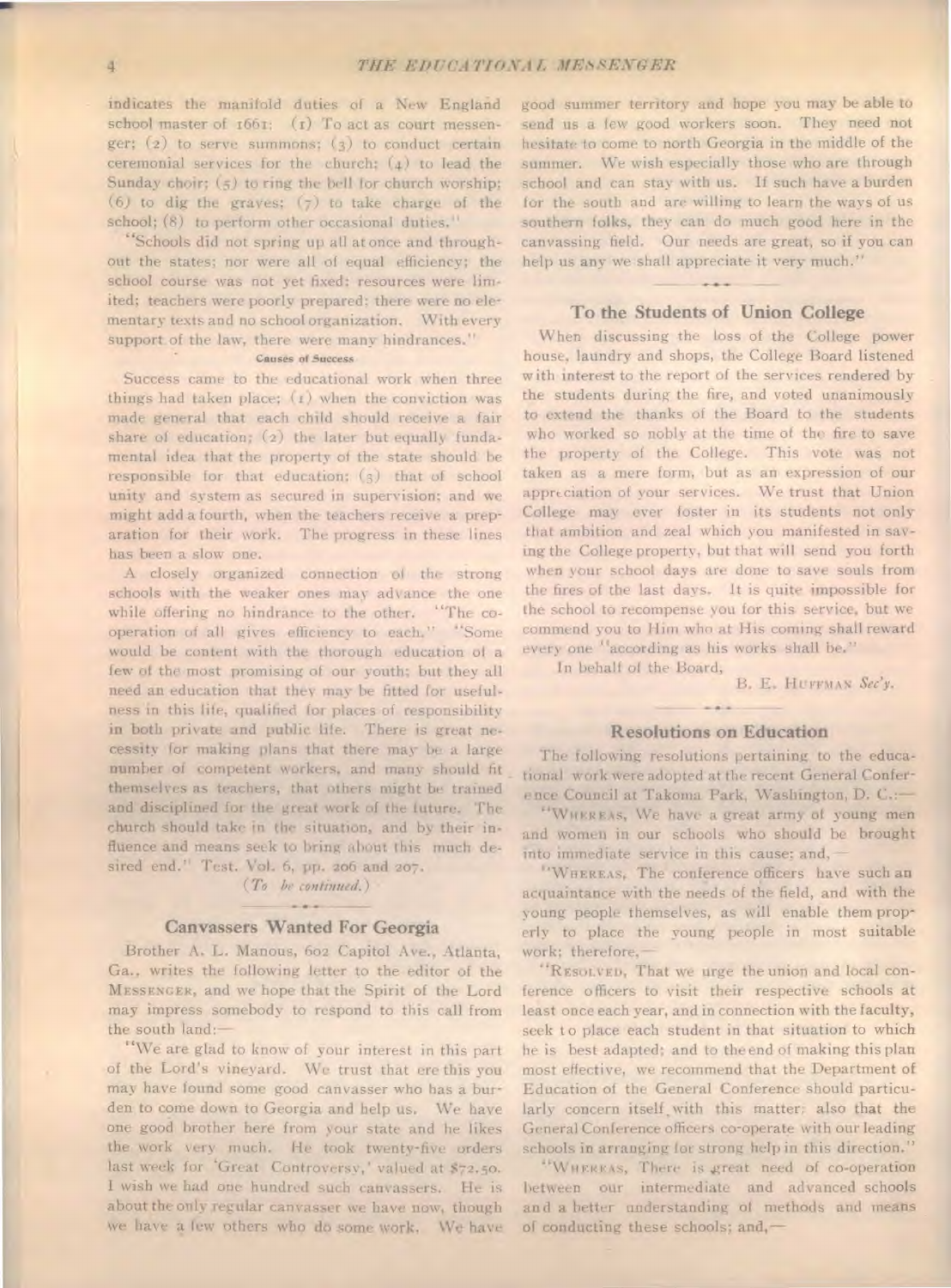"WHEREAS, The National Educational Association is to hold its annual meeting at Cleveland, Ohio, June 29 to July 4, which meeting may be a valuable education for the principals of our schools: therefore,

"RESOLVED, That a meeting of the principals of our intermediate and advanced schools and the Educational Secretaries of our union conferences shall be held at Cleveland, Ohio, July 3-9."

"WHEREAS, There is a great need of text books for our advanced schools, and the sale of these books is so limited that it makes it an impossibility for the expenses of their preparation and publication to be met from the returns of the sales; therefore,—

"RESOLVED, That a fund of \$1000, with such increase as from time to time may be necessary for the bringing out of proper text books, shall be raised, in such a way as the General Conference office may devise."

"WHEREAS, It is necessary that the Washington Foreign Mission Seminary be filled with the right class of students in order to train workers for the mission fields; therefore,

"RESOLVED, That we urge each conference in the United States and Canada to select and send to the school, assisting them financially if necessary, at least two young people, whom they believe will make valuable workers for the mission fields."

"WHEREAS, The Educational work in other lands is in need of Educational Funds from which young people of promise may be properly assisted in attending our training schools; therefore,—

"RESOLVED, That we call upon our young people in America earnestly to consider the need of providing such a fund, and to interest themselves in raising it."



#### A Letter From China

Our readers will be glad to read the following extracts from a letter written to J. I. Beardsley, of College View, Nebr., by Elder B. L. Anderson, of the Kulangsu Mission, Amoy, China.

"For some time I have been impressed to write you of the needs of this great empire with its sixty-four hundred million souls. China without doubt is one of the greatest, if not the greatest, mission field of the world. She is now waking up to her physical and spiritual needs and is calling loudly for help. During the last two years there have been marked changes. On every hand there are signs of new life, and now at the time of the recasting and readjusting of the nation there should be no delay; not only in entering and filling all openings as they present themselves, but also in pushing out into the newer and as yet unworked regions.

"It is now over one year since the message for this

time gained a foothold in Choa Chow Fu, a large city of six hundred thousand inhabitants. This city is second only to Canton in the Kuang Tung province, located in a rich valley which produces bananas, oranges, peaches, rice, and other good things in abundance. This city is only twenty-five miles from the post of Swatow, with which it is connected by rail. More than two hundred years ago the Catholic missionaries entered Choa Chow Fu and now their communicants are numbered by the hundreds, but sad to say, they are probably as much heathen now as ever—a change of images is all. Just recently a large cathedral has been erected which towers above all other buildings. The English Presbyterians, who have been doing work in the city for several tens of years, have gotten a good hold and are doing a good work. The American Baptists are also strong, both in Swatow and in Choa Chow Fu. The company of over twenty that are now keeping the Sabbath, with Brother Ang as leader, were originally members of the Baptist church but left it, formed an independent church, and afterward received light on the Sabbath, which of course tended to separate them still further from the Baptists.

"Brother Ang, who was educated in a Baptist church and was the first to take his stand on the Word of God, is a good, substantial man, and promises to be a second Brother Keh for China. Just recently he spent two weeks in Canton studying the Cantonese language, and also becoming better acquainted with the third angel's message. He is very anxious that a foreigner shall locate in Choa Chow Fu to give stability to the work and to assist him in giving the gospel to the six million Hok-lo speaking people.

"It is a barefaced fact that a foreigner ought to locate in Choa Chow Fu at the earliest time possible. I have been in this large city three times and every time they have asked that some one come and locate there. Their request is reasonable and should be heard. We from Amoy cannot work in that field to any good advantage, as the language is quite different from ours, so much so that an interpreter is necessary in communicating with them, and yet the improved vernacular is nearer the Hok-lo than any other language in China, such as the Cantonese, Hakka, Foo Chow, or Mandarin. This is a good opening for some one who is preparing for foreign mission work and is finishing his college course. The privilege of entering the Hok-lo district is not mine to give. It rests with you and the Lord of the harvest, with the Mission Board and the China Mission Committee. I write of the needs at Choa Chow Fu because it is nearer to my heart than any other place in China, outside of Fookien. The reason is probably because I have spent more time there than any of the other foreign .workers. I have spent two months there altogether.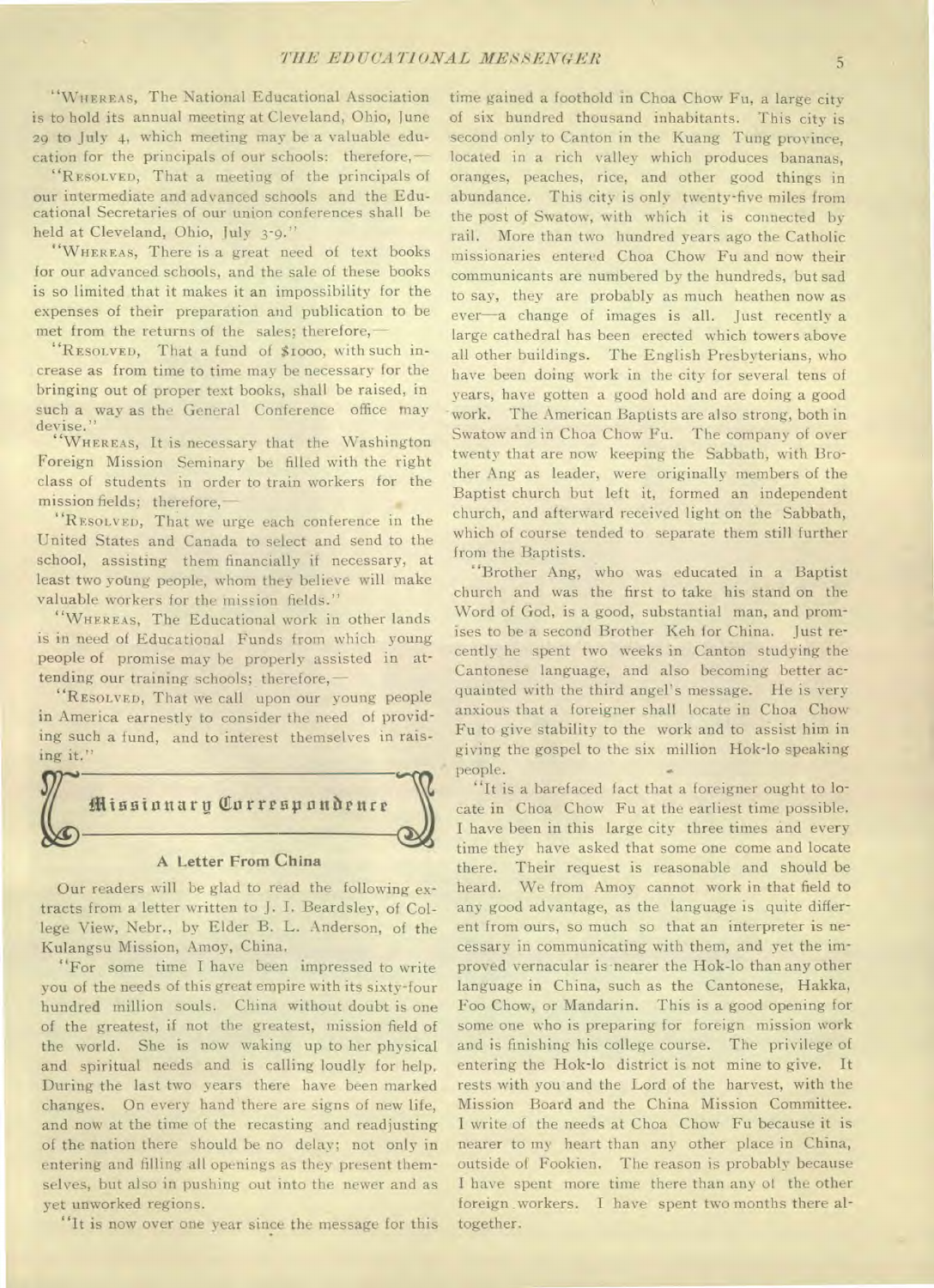"This question is worthy of careful consideration, and I hope some one will decide to come out in the early autumn. Some one ought to come and take up the educational work. I believe this work furnishes opportunity for a broad development. The United States is a great country, but when a person once gets outside of it and sees other parts of the world and sees so few of Uncle Sam's representatives compared with other nations, the United States does not look very big. By this I do not mean that all patriotism

has left me, but rather that there is a big corner of the world over in these parts. While there are at this time several people entering China, they are for the northern part of China, places already waiting for them, and as yet so far as I know no one is under appointment for South China, so we invite some one whom the Lord may call to come along.

"With every good wish for you in the Lord's work, I am, "Sincerely Yours,

"B. L. Anderson."



UNION CC LLEGE POULTRY YARDS COLLEGE VIEW, NEBRASKA

Board of U. G. Conser<br>
Trustees Mm. Dymond<br>
Wm. Wiseman J. G. Hornung

ably. The programs were unique, la-vender printed on tan. The exercises were indicative of real merit, and the Senior Class has the good wishes of this community.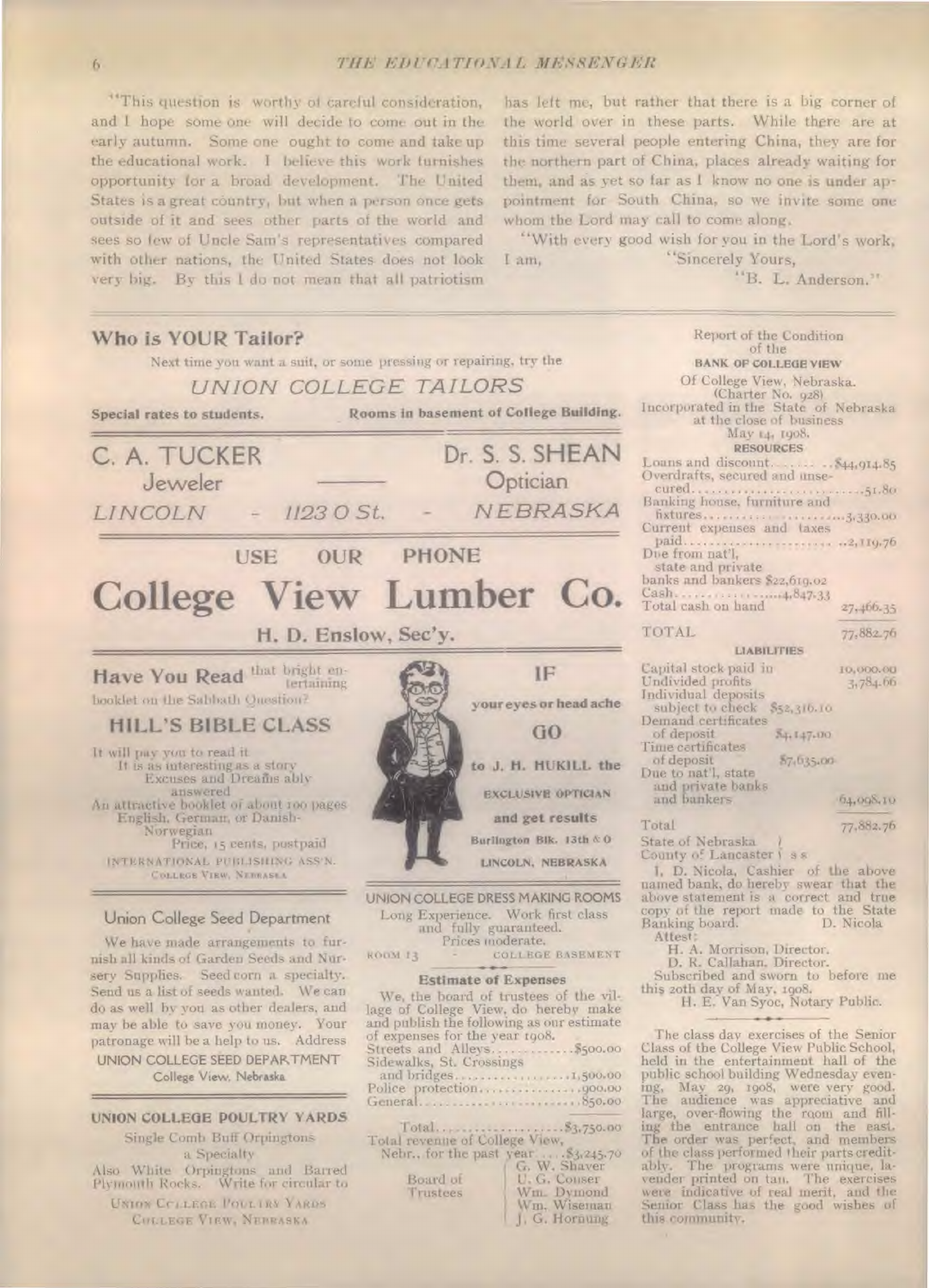

•••••••••••••••••••

Are you TOO BUSY to attend the prayer meeting?

Eld. A. T. Robinson recently spent a few days in College View on business connected with the Conference work.

The monthly missionary meeting will be held in the north vestry Sabbath at 3:3o. P. M. Be sure to bring your missionary report.

The "Lily White" band from the church school have finished their Missionary quilt and Prof. French and wife who are going as missionaries to West Africa will take it with them as a gift from the band.

We trust that all who attend church services feel a responsibility in the financial matters of the church. This is as it should be, and as we cheerfully do our part God will reward us. It has been suggested that all regular church expenses be paid in at the Tract Society office.

Our Church School has just closed the most successful year of its history. The enrolment was the largest **it** has ever been. Wednesday, May 2o, a program was given by the school in the College Chapel which was very much appreciated by all present. After the program the audience was invited to visit the exhibit room, where were displayed maps, drawings, models, pen-manship, essays and other school work, including an industrial exhibit of quilts and many other articles. The exhibit was highly gratifying to all, and ex-pressions of commendation were heard on every side.

At the close of the union meeting Sabbath afternoon a beautiful baptismal service was witnessed by a large congregation. Sixteen were baptized. Following are the names: Frank Doll, George Nelson, William Cross, Andrew Christiansen, Elizabeth Coleman, Adeline Skyberg, Edith Johnson, Bertha Barker, Elizabeth Walde, Helen Walde, Mary Mack, Alice Asp, Nina John, Olive Hayes, Blanche Canfield and Walborg Leffler. The most of these will unite with the College View Church, the others are expecting to unite with their home churches.

Sabbath afternoon, May 16, Elder Daniells gave a most interesting talk at the union meeting held in the church, on "The Rise and Development of the Third Angel's Message." He said that we were now operating in eighty-five different countries. Twenty-six of these are Protestant, thirty-two are Catholic, and twenty-seven are heathen. It was interesting to note that in the thirty -two Catholic countries we have 197 churches, with a membership of more than 6000. And in the twentyseven non-catholic or heathen countries we have fifty-one churches and 2145 Sabbath keepers, and in the total eighty-five countries outside the United States we have 666 churches and 27991 Sabbath keepers. All felt very thankful to hear the good reports from the far off lands and rejoiced that this message which began in such weakness has grown into the great world wide movement to end soon in final triumph.

The promotional exercises of the College View Church School were held in the College View church Thursday evening, May 28, 19o8. The following pro-gram was given by members of the 9th grade: Piano Solo, Christine House; Invocation, Eld. C. R. Kite; Piano Duet, "Charge and Uhland," Addie<br>Soucey, Emma Herzer; President's Ad-<br>dress, "Out of the Harbor," Ruby<br>Wiseman; Essay, "New Jerusalem,"<br>Lola Spear; Music, boys' Ochestra; Es-<br>say, "Radium", Floyd Miller; Reading,<br>"Church a Octet, Church School; Biography, "Mary Lyons," Lysle Spear; Reading, "David and Goliath," Clara Nelson; Piano Solo, "Moonlight on the Hudson," Arthur Thorp; Reading, "A Brave Boy ," Lawrence Northrup; From the 8th grade, "Onward," Inez Huffman; Piano Solo, Alyse Swedberg; Promotion of 8th grade, Alma J. Graf; Class song, "We have an Anchor," **Ila** Anderson; Farewell, In behalf of the class of 'o8, Helen Byington; Promotion of 9th grade, Lottie Belle; Benediction, Eld. C. R. Kite. Those finishing the 8th grade and receiving promotion certificates were, Vernon Larson, Katie Krieger, Lysle Spear, Bessie Hamsher, Harry Miller, Edgar Welch, Inez Huffman, and Louis Thorp.

#### **High School Commencement**

On Tuesday evening, May 26, a large audience gathered in the College View church to enjoy the graduating exercises of the College View High School. Hon. William Jennings Bryan had been secured to make the commencement address. He was accompanied by his wife and Mr. H. A. Chapin, forrher secretary of the school board. The class colors, lavender and tan were nicely displayed in the class motto, "Thus Ends the First Lesson." Mr. Bryan and the principal were seated with the eight graduates upon the rostrum, and the floral decorations presented a pleasing scene.

Mr. Bryan's position as he stood in the midst of the class gave emphasis to his eloquent address on "Fundament-als." In his personal words to the graduates, they arose and stood facing him, and his counsel to continue their educational work, will be long remem-bered. In presenting the graduates to the Board for their diplomas Professor Aul felt that the occasion was a suitable one to bind off his four years services in the Public School. The diplomas were awarded by Pres. E. A. Jenkins.

The vocal music was furnished by Misses Crawford and Burghart and Messrs. Farnsworth and Schmidt. The instrumental music was given by Professor Yeoman and Misses Swedberg and Aul.

The graduates were Elsie B. Hornung, Emma A. Rusch, Luelva Eva Kern, Anna Winnifred Jenkins, Elizabeth Vivian Erickson, Melvin J. Daniel, Fred W. Steinhorst, Stiles S. Wells.

Saturday night, May 23, the "Grade<br>rogram" of the College View Public program" of the College View Public School was held in the entertainment room of their building. Although the weather was inclement, the parents were present, and many freinds of the children encouraged them by their presence. Every pupil except the Sen-ior Class took some part in the exercises. A good dialogue, many excellent dec-lamations, and plenty of music by the pupils made up a fine program. At the close of the exercises, the promotion Certificates were awarded by having each class come on the rostrum to receive them. The building up of the church school work decreased the number below that of last year, but the teachers are encouraged by the number of promotion certificates this year` being over eleven per cent greater than was granted two years ago. Hence they feel satisfied.

Miss Bertha Fuller, a nurse of the Boulder Sanitarium, who was recom-mended to go to India at the recent council of the General Conference Committee, was in College View Sabbath, May 3o, on her way to New York. She will be joined in England by a nurse from the Caterham Sanitarium, and together they will go to India.

The Kansas Conference is enlarging<br>the school at Oswego to an Intermediate Industrial School. A committee was appointed to meet the business men of Oswego and present the plan to them. They at once set to work raising means to assist in the enterprise and succeeded in getting \$3000. The Conference has purchased a property near the school consisting of eight acres of land, a tenroomed house, a barn, orchard, wells, and out buildings. This house will be used as a dormitory, and the land will furnish some work for the students.

Sunday, May 17, the senior class at the College was the guest of the Junior class. The invitations required their presence at five A. M. The Juniors provided three commodious hayracks into which more than fifty members of the two classes were packed. Upon reaching the grove, two and one half miles southeast of the College, the guests enjoyed themselves playing games among the trees and bushes, until called to breakfast by their hosts. The old adage that " actions speak louder than words' was once more tested as the hungry seniors proved the ability of the juniors for cooking toothsome eatables. Another round of games, with contests between the two classes and at noon all returned to their duties again, via the hayrack route, regretting that the morning had been so short, and the grove so near.

The following students from the College are taking up the canvassing work in Nebraska for the summer: Elsie Estes, Earl Ventling, Winifred James, P. H. McMahon, Ben Adson, Matie Anderson, Fred Herzer, Lulu Peterson, Sophie Paulson, Emelia Carlson, Peter Ness, Jacob Fisher, Emma Schmidt, Ida Johnson, Lettie White, Wm. F. Hardt, Louise M. Scholz, Lydia Nelson, and Maggie Peterson.

"Scatter the gems of the beautiful In the depths of the human soul;

They will grow and bud and blossom While the years of eternity roll."

The following are some of the students who have settled down in South Hall for the summer: Nannie Parker, Vincent Thomas, Hannah Klienmeyer, Elizabeth Walde, Edith Rigby, Olive Boutelle, Maude Hardesty, Edith White, Leola Fairchild, Nina John, Otto M. John, Will Wineland, Earl Bungor.